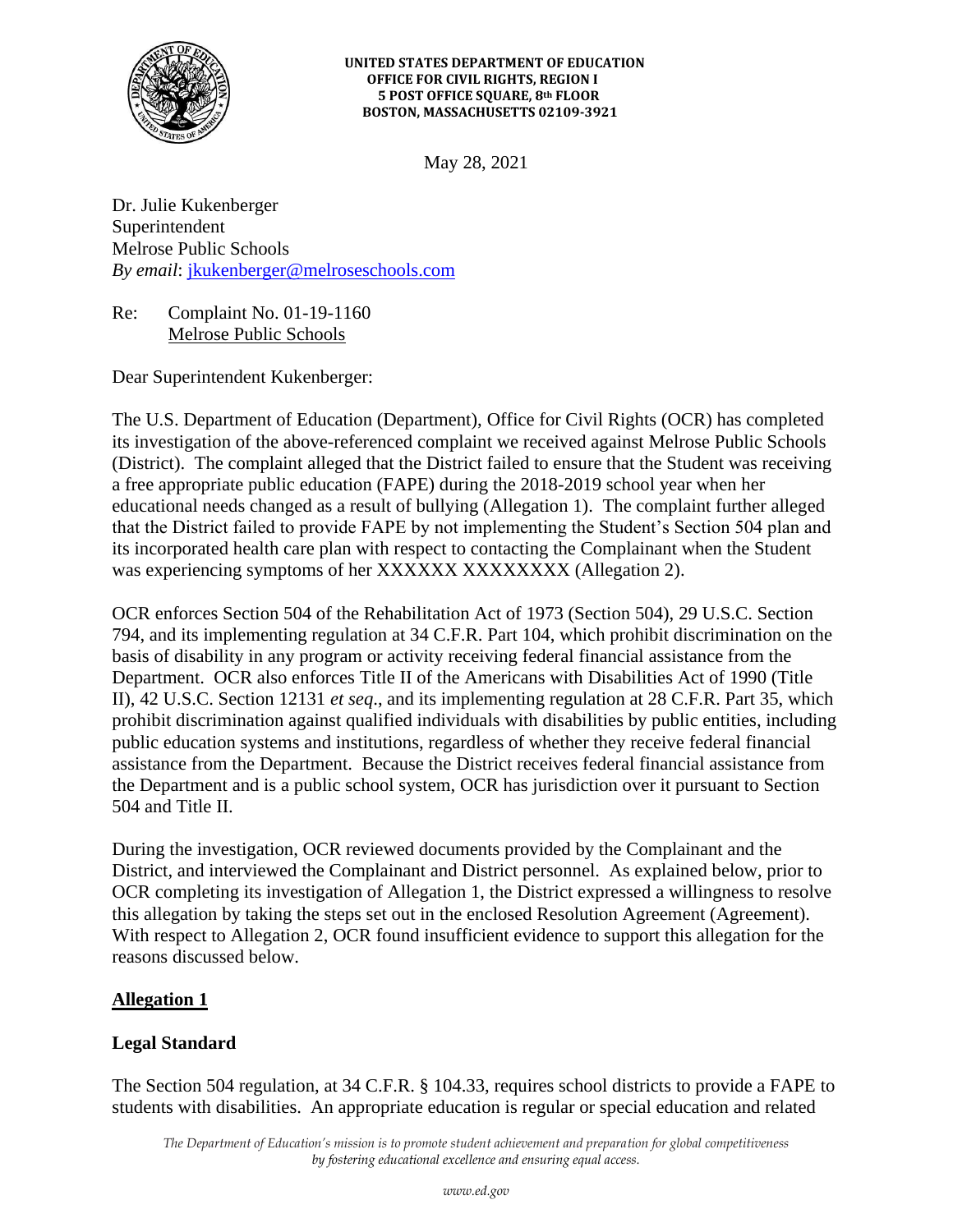aids and services that are designed to meet the individual educational needs of students with disabilities as adequately as the needs of students without disabilities are met and that are developed in compliance with Section 504's procedural requirements. OCR interprets the Title II regulation, at 28 C.F.R. §§ 35.103(a) and 35.130(b)(1)(ii) and (iii), to require school districts to provide a FAPE to the same extent required under the Section 504 regulation.

The bullying on any basis of a student with a disability who is receiving Section 504 FAPE services can result in a denial of FAPE that must be remedied under Section 504. A district has an ongoing obligation to ensure that a qualified student with a disability who receives Section 504 FAPE services and who is the target of bullying continues to receive FAPE. Accordingly, as part of a school's appropriate response to bullying on any basis, the school should convene the Section 504/IEP team to determine whether, as a result of the effects of the bullying (e.g., adverse changes in the Student's academic performance or behavior), the student's needs have changed such that the student is no longer receiving FAPE. If the district suspects the student's needs have changed, the Section 504/IEP team must determine the extent to which additional or different services are needed, ensure that any needed changes are made promptly, and safeguard against putting the onus on the student with a disability to avoid or handle the bullying.

# **Summary of Preliminary Investigation**

During the 2018-2019 school year, the Student was enrolled in first grade at the District. The Student's Section 504 plan in effect at the start of the 2018-2019 school year listed the Student's disabilities<sup>1</sup> and stated that she XXXXXXXXXX XX XXXXXXX XXXXXX XXXXXXXXXX XXX XXXXXX XXXXXXXXXXXXX XXXX XXXXXX XXX XXXX X XXXXXXXX XX XXXXXXXXXXX XXXXX XXXXX XXX XXXXXXXXX XXX XXXX XX XXX XXXXXXX XXXXXXXXX. The Section 504 plan included the following provisions: XXXXXXX XXX XXXXXX XXXX X XXXXXXXX XXX XXXXXXX XXX XX XXXXXXX XX XXX XXXXXXXX XXXXXXXXXX XXX XXXXXXX XXX XXXXXX XXX XXXXXXX XX XXXXXXX XXXXXXX XXX XXXX XXX XXX XXXXXXX XXX XXXX XXXXXXX XXXXXXXXXXXXXXXXXXXXX XXXXXXX XXXXXXX XXXXXXXX XX XXXXXXXX XXXXXXXXXXX XXX XX XXX XXXXXXXXXXXXXX XXXXXXXXXXX XXXXXX X XXXX XXX XXXX XXXX XXX XXX XXX XXXX XXXX XX XXXXXXX XXX XXXXXXXXX X XXXXXX XXXXXX XXXXXXX.

Based on evidence obtained to date, OCR determined that the Complainant raised the following incidents with the District:

• On XXXXXXXXXXXXXX, the Complainant informed the District that a student (Student A) was XXXXXXX XXX XX XXX XXXXXXX XX XXXXX XXX XXXXXXXXXXXXXXX XXXX XXX XXXXXXX XXXXXXX XXX XXXXXXXXX XX XX XXXXXX XX XXXX XX XXXXX. Two days later, the teacher

<sup>&</sup>lt;sup>1</sup> The Section 504 plan stated the Student's disabilities included XXXXXXXXX XXXXXXX XXXXXXXXXXXXX XXXXXXXX XXXXXXX XXXXXX XXXXXXX XXX XXXXXXXXXXXX XXXXXXXX XXXXXXXXX.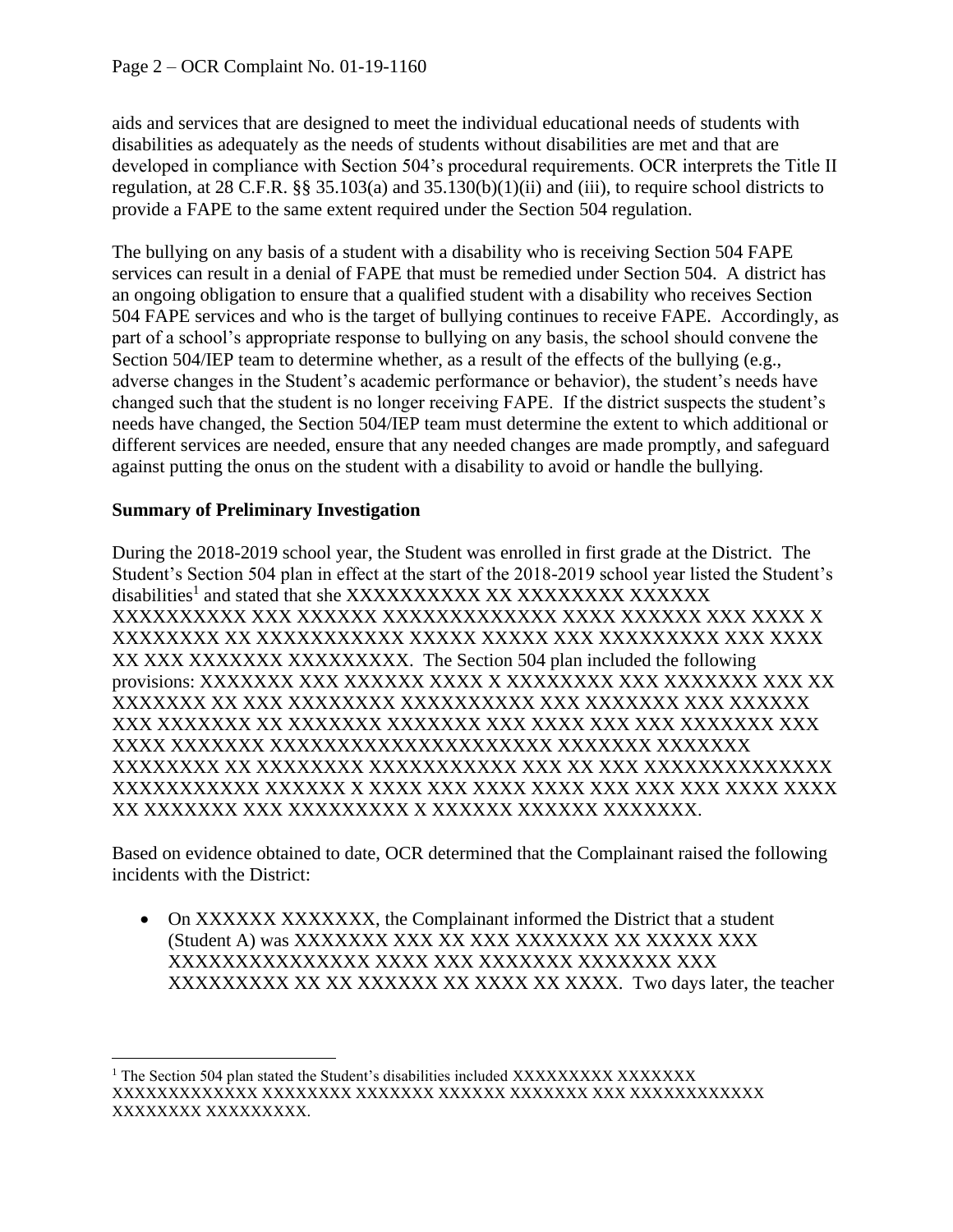moved the desks for students in the class so that the Student was no longer sitting with Student A.

- On XXXXXXX XX XXXX, the Complainant informed the District that a XXXXX XXXXX student (Student B) was making fun of the Student and XXX XXXXXXX XXX XX XXXX XXXXXXXXX (the Student was unable to identify this student). The Complainant had also previously informed the District on XXXXXXXX XX XXXX, that a XXXXX XXXXX student was XXX XXXXXXX XXX XXXXXXX XX XXXX XXXXXXXX.
- On XXXXXX XX XXXX, the Complainant informed the District that the Student was XXXXX XXXXXXXXX XXXX XXXXXXXXXX XXX XXXXXXXXX XXX XXX XXXXXXXXX XXXXXXXXXXX XXXX XXXXXXXXXX XX XXXXX XXX XXXX XXX XXX XXXXXXXX XXXXXXXXXXX XXXX XXXXX XXXXXXXX XXX XXXXXX XXX. District personnel responded that they would conduct check-ins with the Student, and suggested a XXXXXX XXXXXXXXXXX XXXXX XXXXX XXXX XXXX XXXX XXX XXXXXXXXXXXX XXXXXX XXX XXXXXXX XX XXXXXX. In addition, District personnel noted the Section 504 team would be convening as it was "nearing the one year mark" for the Section 504 plan.

In early XXXXXX XXXX, the Complainant sent District personnel several emails requesting a meeting. She stated that, because of the above changes to the Student's supports and the Student's XXXXXXXXXX XXXXXXXXXX XXX XXXXXXXXX XXXXXXXXX XX XXXXXX, she was requesting a meeting to review the current Section 504 plan; XXX XXXXXXXXXXX XXX XXXXXX XXXXXXX XXX XXXXXXXX XXX XXXXXXXXX XXXXXX XX XXXXXXXXXX XXXXXXX XX XXX XXXXXXXX XX XXXXXX XXX XXXXXXXX XXX XXXXXXX XXXXXXXXXXXXXXX XXXXXXXXXX. 2

On XXXXXX XX XXXX, the District convened a Section 504 team meeting, which District staff described to OCR as an annual meeting held as part of the "typical process." While maintaining the same description of disabilities/needs and services as before, the Section 504 team also added the following provisions: XXXXXXXXX XXX XXXXXXX XX XXXXXXX XX XXXXXX XXX XXX XXX XX XX XXXX XX XXXXXXXXX X XXXXXXXX XXXXXX XXX XXX XXXXXXXX XX XXXX XXXX XXX XXXXXXXX XXX X XXXXXXXX XXXXXXXXXXXXX XXXXXXX XXX XXXXXXXXXXXX XXX XXXXXXXX XXX XXX XXX XXX XXXXXXXXXXX XXXXXX. 3

The documentation reflects that after the Section 504 team meeting, the Complainant/Student reported the following incidents:

• The Complainant reported to the District on XXXXXXX XXX XXXXX, that at dismissal, another student (Student D) XXXX XXX XXXXXXX XX XXXX XXXX XXX XXXXX. District personnel ascertained that Student D and another student

<sup>&</sup>lt;sup>2</sup> The Complainant also indicated that the Student said that she wrote in a paper XXX XXX XXXXXX XXXXX XXXX XXX XX XXX XXXXXX XXXX XXXXX XXX XXXXX XXXXX XXXXXXX XX XXXXX XXX XXX XXXXXX XXXXXXX XXXX.

<sup>&</sup>lt;sup>3</sup> The revised Section 504 plan also contained provisions concerning the Student's XXXXXXXXX, which are addressed under Allegation 2.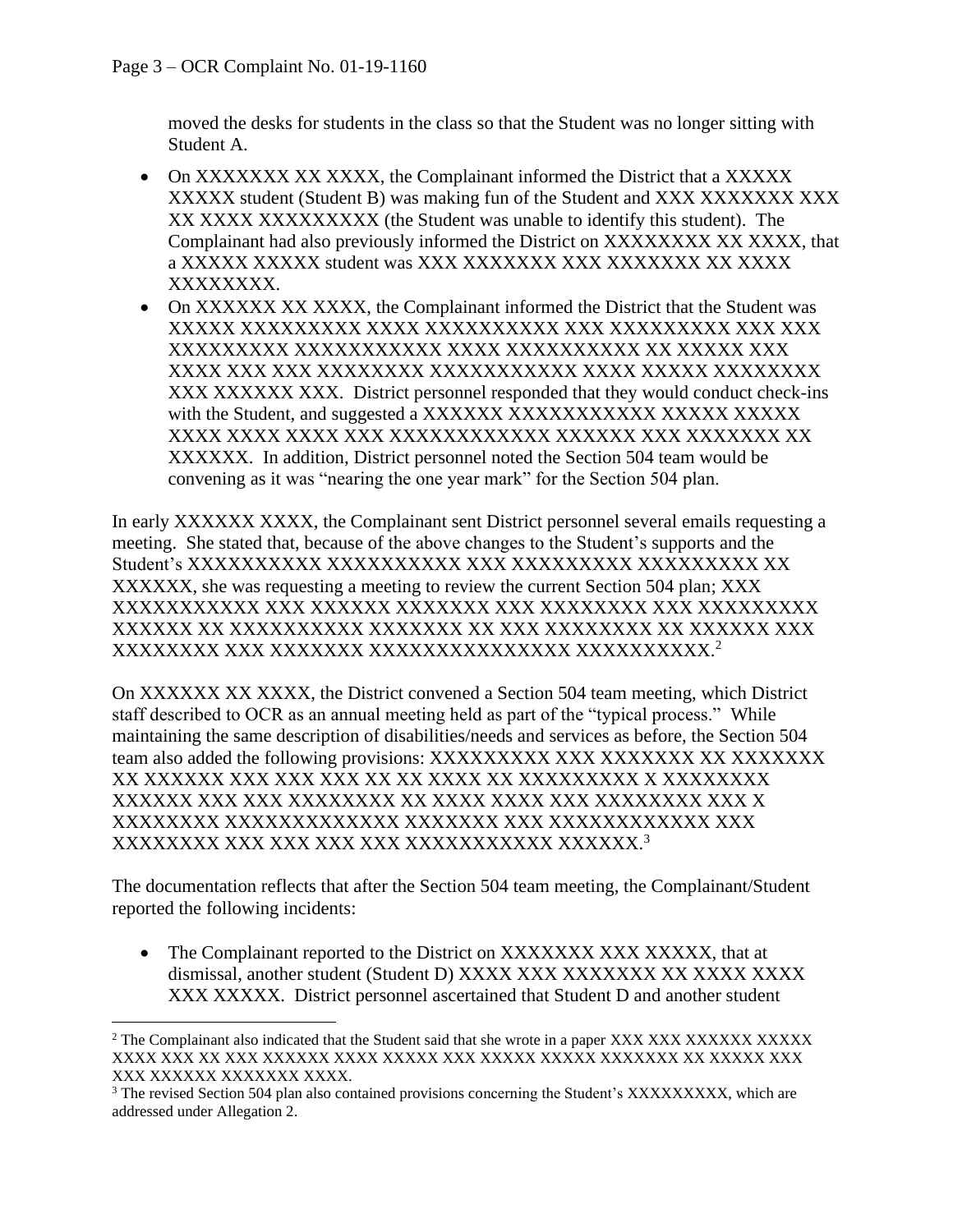(Student E) had talked earlier in the day about telling the Student to XXXX XXX XXXXX XXXXX, and that Student E repeated it to the Student at dismissal. The District provided Students D and E with reprimands and contacted their parents.

- The Student reported on XXXXXXX XXXX XXXXX, that another student (Student C) kept telling her that XXX XXXXXX XXXXXXXXX XX X XXXXXXXX XXXXXXX. District personnel intervened and provided a reminder to Student C about appropriate behavior, and Student C apologized to the Student. District personnel informed the Complainant about the incident and stated that informal check-ins with the Student had been taking place, and a more structured format was being created for check-in and check-out times.
- The Student informed her teacher that on XXXXXXX XXX XXXXX, Student E was XX XXX XXXXX XXXXXXXXX and that the Student told Student E to stop, but "he may have not."<sup>4</sup>

On XXXXXXXX XX XXXXX, the Complainant sent the District an email reporting that students were subjecting the Student to repeated bullying. District personnel referred the report for investigation that same day, and notified the Complainant by letter on XXXXXXXX XXX XXXXX, that the District had initiated a bullying investigation. The District then conducted a bullying investigation under state law regarding the above-referenced incidents involving Students A through  $E^5$ .

In its XXXXXXX XXX letter to the Complainant, the District also indicated that it had implemented interim measures consisting of "student check-ins with administration and counselor availability." The Complainant responded the same day in an email stating that these measures were XXXXXXX XXXXXXXX XX XXXX XX XXX XXXXXXXXX XXXXXXXX XXX XXXX.

The documentation reflects that during the course of the District's investigation, the Complainant/Student reported additional incidents, as follows:

- On XXXXXXX XXX XXXX, Student D was XXXXXXX XXX XXXXXXXXXX XXXX XX XXXXX XXXXX and stopped when the Student told her to stop. The same day, Student D was XXXXXXXX XXXXXXXXX XX XXXX XXXXXXXX XXXX XX XXXXXX, and told Student E to do it, which Student E did. The Student reported this to District personnel, who told the students to sit apart.
- On XXXXX XX XXXXX, Student D XXXX XXX XXXXXXXXXX XXXXXXXXX XXXX XXXXXXX XXXXXXXXXX XXX XXX XX XX XXXXXXXXXX XXX XXXX.

<sup>4</sup> On XXXXX XX XXXX, the Complainant also reported this same incident.

<sup>5</sup> Massachusetts General Laws, c. 71, Section 37O ("Bullying Prevention and Intervention Act").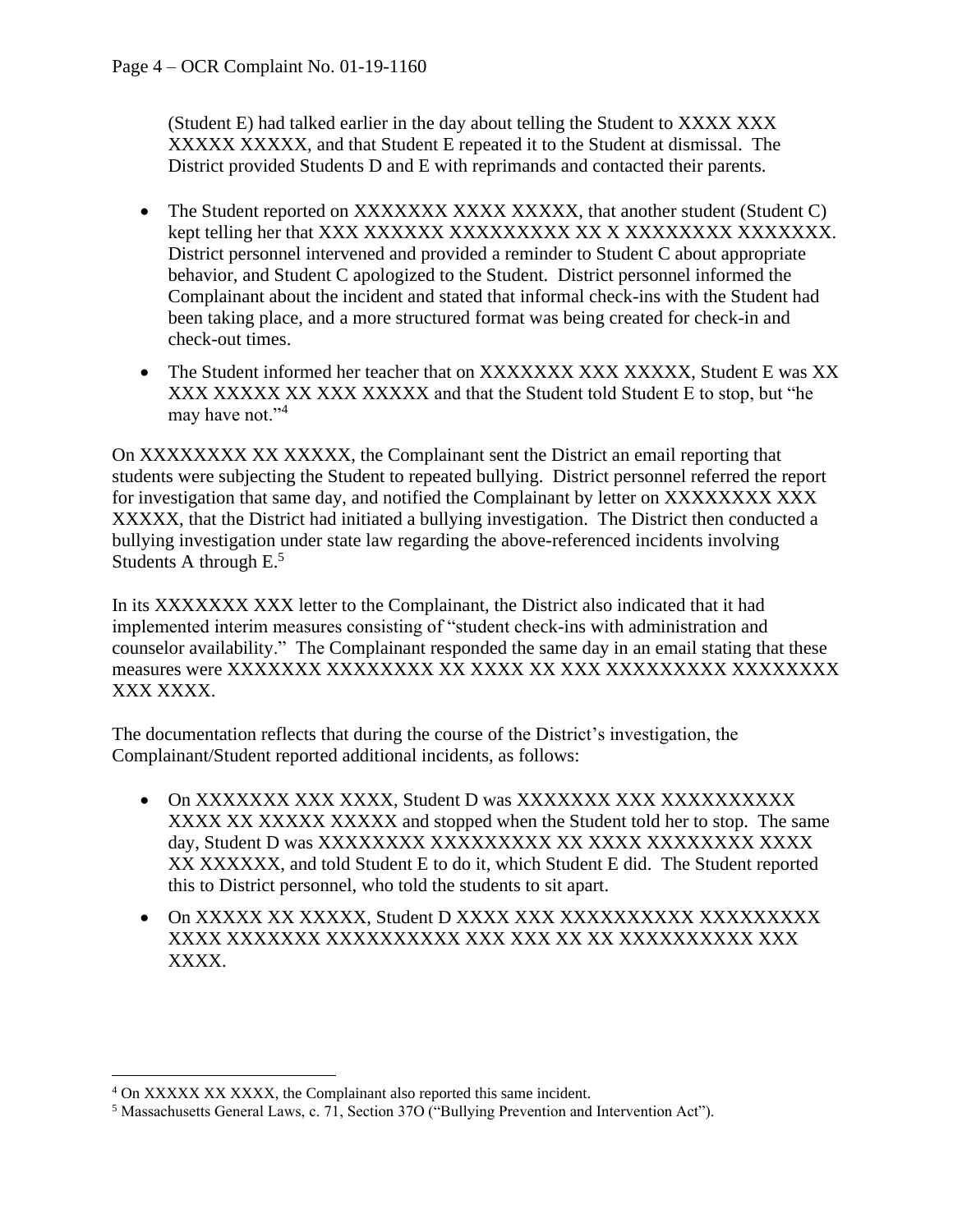• On XXXXX XXXXXXX, the Student reported to District personnel that Student D was XXXXXX X XXXX XXXXXXXX XXX XXX XXXXXXXX XXX XXXXXXXX XX XXX XXXXXXXXX XXXXX XXXX XXXX. 6

While the District's investigation of the incidents was ongoing, District personnel sent the Complainant an email on XXXXX XXX XXXX, proposing that when the XXXXX XXXXXXXXXXXXXXX concluded, the Student should participate in XXXXXXXXXXXXXX XXXXX XXXXX XXX XXXXXXXXX XX XXXXXXXXXXXXX XXXXXXXXXXX XXX XXXXXXX XXXX XXX XXXXX XXXXXXXX XXX XXXXXXXXX XXXX XXX XXXXXXX XXXXXXX XXXX XXXXXXX XXX XXXXXXXXXXXX XX XXXXXXXXXXXX XXXXXXX XXX XXXXXXX XXXXXXXX. In addition, District personnel proposed that the Student continue XXXXXXXX X XXXXX XXXXX XXXX XXX XXXXXXXXXXXXXXXXXX. The Complainant responded by email the same day, stating that the XXXXXXXXXXXX provisions in the Student's Section 504 plan were "a completely different matter in relation to the repeated issues/bullying she continues to experience," and that the Student is XXXXXXXX XX XXX XXXXXXXXXX XXX XXXXXXX XXX XXXXXXX XXXXXXXXX XXX XXX XXXXX. The Complainant requested an XXXXXXX XXXXX XX XXX XXXX until the investigation was completed. Although the District did not agree to provide either service, it arranged for a XXXXXXXXXXXXXXXXXX to remain assigned to the Student's classroom (instead of moving to a different classroom as planned) to monitor social interactions during the course of the investigation.

In a letter dated XXXXX XXX XXXX, the District notified the Complainant of the outcome of its investigation, specifically that it had found Students D and E's conduct constituted bullying and that both students were disciplined in accordance with applicable policies and procedures. The District stated that Students D and E remained in class with the Student but they "will not be expected to work together." The District further stated that the Student would "continue to have access to her teachers or other identified trusted adults with whom she feels comfortable," and that the Student's teacher "will provide classroom instruction focusing on kindness to others, respecting personal space, and using appropriate language." The District also stated that at the outset of the investigation, it had implemented a safety plan including the following: the Student's teacher was using existing daily check-ins; the XXXXXXXXXXX was reassigned within the classroom and monitored the students at lunch and recess; the students were separated in class and at lunch; and all teachers working in the Student's class were aware of the concerns and expected to monitor social interactions.<sup>7</sup>

In XXXXXXX XXXX, the District had initiated an evaluation for an Individualized Education Program (IEP) for the Student. After an evaluation was completed in XXX XXXX, the District

<sup>&</sup>lt;sup>6</sup> The evidence did not indicate that the Complainant alleged that any of the above incidents constituted disabilitybased harassment.

<sup>&</sup>lt;sup>7</sup> The documentation reflects that the Complainant asserted in or around early XXXXX XXXX that she had not previously been notified about the safety plan and that all of the measures in it were already included in the Student's Section 504 plan. The District sent the Complainant an email on XXXXX XX XXXX, stating that it had informed the Complainant of the safety measures that were implemented at the end of XXXXXXX XXXX and attaching a copy of the safety plan (undated), which contained the provisions it described in its letter of XXXXX XXX XXXX.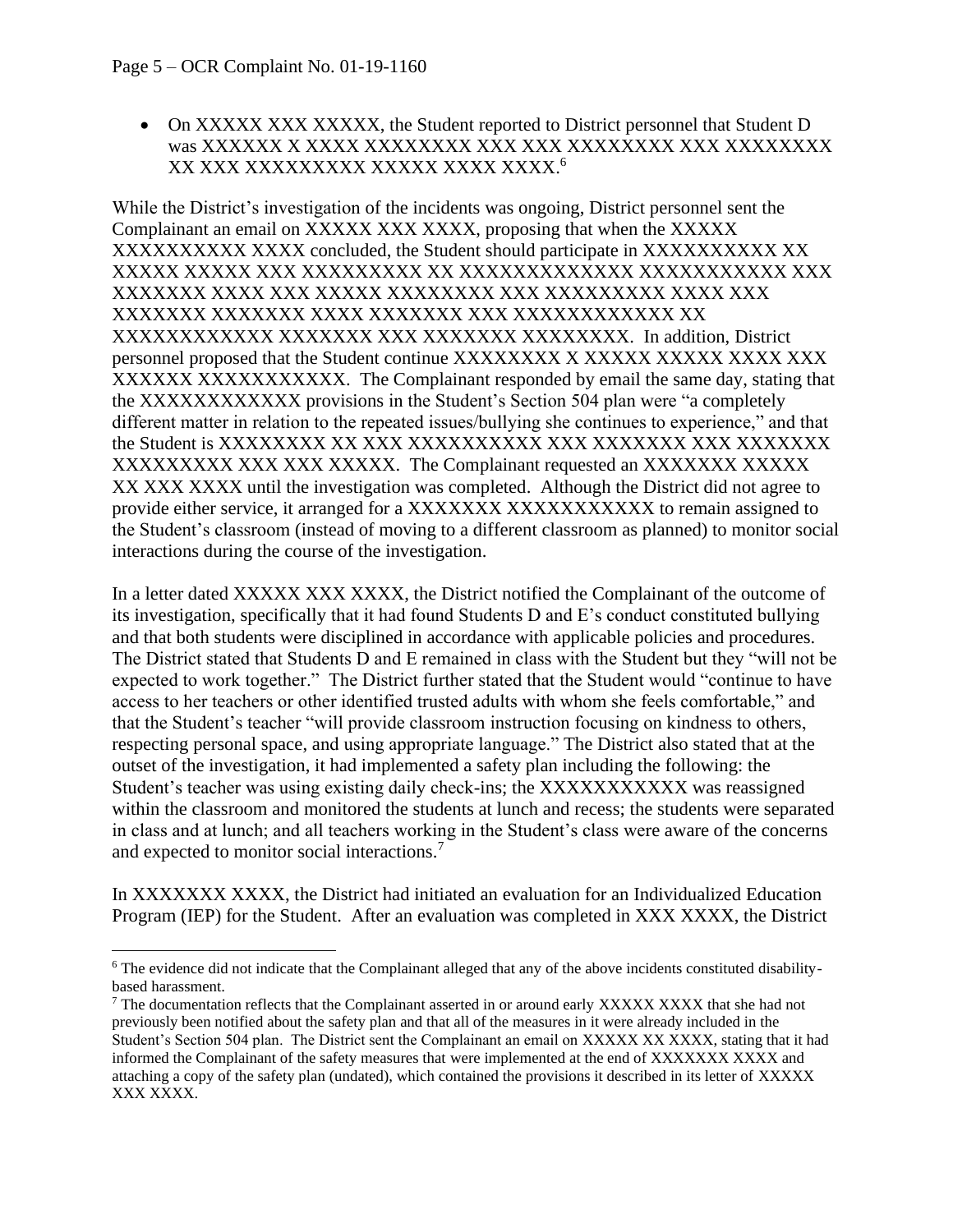convened an IEP team meeting and developed an IEP for the Student effective XXXX XX XXXXXX, based on her XXXXXXX XXXXXXXX. The IEP provided for: XXXXXXXXXX XXX XXXXXX XXXXXX XXXX XXXXXXX XXXXXXXXXX XXXXXX XX XXXXXX XXXXXXXXXX XXXXXXXXXX XX XXXXXXXXX X XXXXXX XXXXXX XX XXXXX XX XXXX XX XXXXXXX XX XXXXXX XXX XXXXXXXX XXX XXXXXX XX XXXXXXXX XXXX XXXXXXX XXXXXXX XXXXXXX. District personnel told OCR that at the meeting to develop the IEP, the team discussed that the Student was the target of bullying related to her disability, and that she was in need of further XXXXXXXXXX XX XXXXXXXXXXXX XXXXX, as her disability impacted XXX XXXXXXX XX XXXXXXX XXX XXX XXX XXX XXXXXXXX XXXXXXX.

#### **Analysis**

The evidence obtained to date suggested that the District may have been on notice that the Student's needs may have changed as a result of bullying based on information provided by the Complainant from October 2018 through February 2019, concerning several incidents and changes in the Student's behavior. While the District convened a Section 504 team meeting for the Student in XXXXXXX XXXX, the meeting occurred prior to the final determination that bullying had occurred, and the evidence suggested that it was a "routine" meeting that did not address the impact on the Student of any bullying issues reported thus far. In the investigation to date, the evidence has not established that the Section 504 team otherwise assessed the impact of the bullying on the Student's receipt of FAPE during the 2018-2019 school year.

Further, while the District initiated an IEP evaluation during the bullying investigation, OCR was unable to determine based on the evidence obtained to date that the IEP team considered the impact of the bullying on the Student's receipt of FAPE, including after the District made an investigative determination in XXXXX XXXX that two students had subjected the Student to bullying.<sup>8</sup> At the IEP meeting in XXX XXXX, the IEP team appeared to have focused on XXXXXXX XXX XXXXXXX XXXXXXXXXXXX XXXXXX XXX XXX XXXXXX XX XXXXXXXXXXXXXX XXXXXXXX, and does not appear to have addressed XXX XXXXXXXXX XXXXXX XX XXX XXXXXX XX XXX XXXXXX noted in portions of the evaluations. Based on the above, the evidence obtained to date does not establish that the District specifically determined whether the Student's needs had changed such that she was no longer receiving FAPE and if so, whether additional or different services were needed to address her needs. In addition, OCR was unable to conclude, based on the evidence obtained to date, that the District considered services other than those placing the onus on the Student to avoid or handle the bullying.

Prior to the conclusion of OCR's investigation, the District expressed an interest in resolving Allegation 1, and OCR determined that a voluntary resolution of this allegation was appropriate.

## **Allegation 2**

<sup>&</sup>lt;sup>8</sup> OCR noted that roughly two months elapsed between when the District determined that bullying had occurred XXXXXX XX XXXXXX and when the IEP Team met in XXX XXXX and that for a portion of this time, the Student was XX XXXX XXXX XXXX XXXXXXXX XXXX XXX XXXXXX.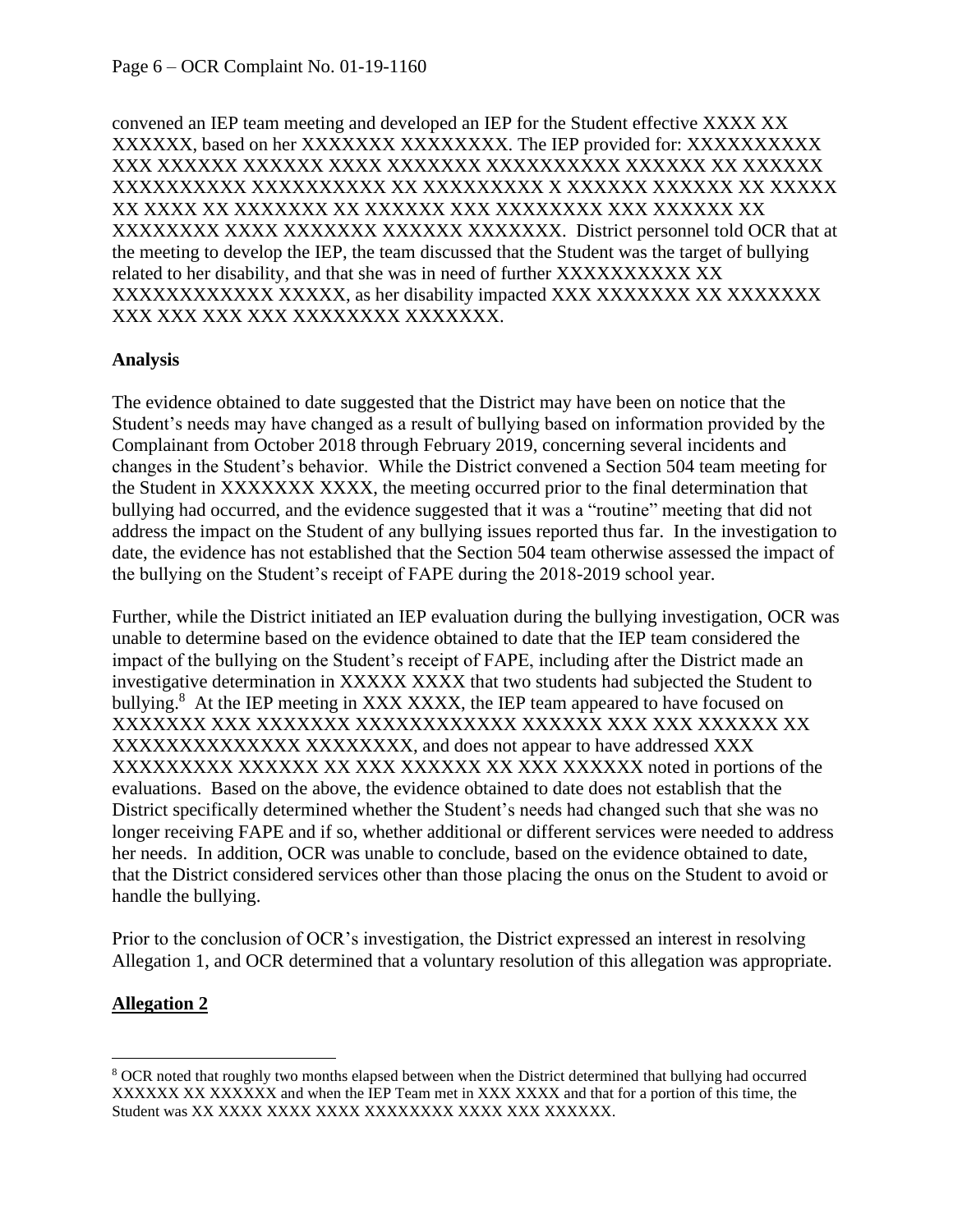# **Legal Standard**

As previously stated, school districts are required to provide FAPE to students with disabilities pursuant to the Section 504 regulation, at 34 C.F.R. § 104.33, and the Title II regulation, at 28 C.F.R.  $\S$ § 35.103(a) and 35.130(b)(1)(ii) and (iii). In investigating a denial of a FAPE under Section 504, OCR first looks at the services to be provided as written in a student's plan or as otherwise agreed to by the student's team. If OCR finds that a district has not implemented a student's plan in whole or in part, it will examine the extent and nature of the missed services, the reason for the missed services, and any efforts by the district to compensate for the missed services in order to determine whether this failure resulted in a denial of a FAPE.

# **Findings of Fact**

The Student's revised Section 504 plan implemented on XXXXXXXX XX XXXXX, stated that "[t]here is a [health]care plan with XXX XXXXXX; however, if she is XXXXXXX she needs to go to XXX XXXXXX immediately."<sup>9</sup> The District provided OCR with a copy of the Student's health care plan, which provided the following instructions for when the Student had a XXXXXX: XXXXX XXXXX XXXXX XX XXXXXX XXXXXX XXXXX XXXXXXXX XXX XXX XXXXX XXXX XXXXXXX XX XXXXXXXXXX XXXX XXX XXXXXXX XXX XX XXX XXXXXXXXX XXXXXXXX XXXX XXXXXXX XX XXXXXXX XX XXXX XXXXXXXX XXXXXX XX XXXXXXX XXX XXXX XXX XX XXXXXXX XX XXXXXXX XXXXXXXX. The Complainant informed OCR she had not received a copy of the written health care plan until after OCR's investigation commenced. The Complainant stated that she believed that XXX XXXXXX XXXXX would call her if the Student had a XXXXXXX XXXXXXX XXX XXXX XXXX XX XXXXXXX.

The Complainant asserted to OCR that on XXXXX XXX XXXX, the XXXXXXX XXXXX failed to do so, even though the Student was XXXXXXXX XXX XXXXXXXXX, and the Student needed hospital treatment XX XXXX XXX XXXXXXX.<sup>10</sup> The Complainant sent an email to District personnel on XXXXX XXX XXXX stating that XXX XXXXXXXX XXXX XXX XXXXXXXXX XX XXXXX XXX XX XXXXXXX XXXXXX XXXXXXXXX. The XXXXXX XXXXXX responded by email the same day, stating that the Student had come in with a XXXXXXXXX that was XXXXXX XXXXXX XX XXXXXXX XXXX XX XXXX XXXXXXX XXX XXXXXXXXX XXX XXXXXXXX XXX XXX XX XXXXXXXX XXXXXXXX XXX XXX XXX XXX XXXXXXXXXXX. The District provided a copy of the XXXXXX XXXXXXX log including an entry for XXXXX XXX XXXXXX XXXX XXXX XXX XXXXXXXX, which reflected that the Student XXXXXXX XXXX XXXX XXXXX XXXXXXXXXX XXXX XXXX XXXXXX XXXX XX XXXXXXXX XXXX XXXXXXXX XXX XXXX XXXXXXXXX XXXXX XXXX XXXX XXXXX XXXX XX XXXXXXX XXXX XXXXXXX XXX XXX XXXXXX XXXXXX XXXX XXXXXX XXXXXX

<sup>&</sup>lt;sup>9</sup> The revised Section 504 plan stated that Student has XXX XXXXXXXXXXX XXXXXXX XX XXXXXXXXX XXXXXXXXX."

 $10$  While the evidence did not indicate that any dispute existed between the Complainant and the District regarding the contents of the health care plan, the copy of the plan provided by the District to OCR was undated, and the evidence did not indicate how or when it was provided to the Complainant. OCR will provide technical assistance to the District regarding this issue.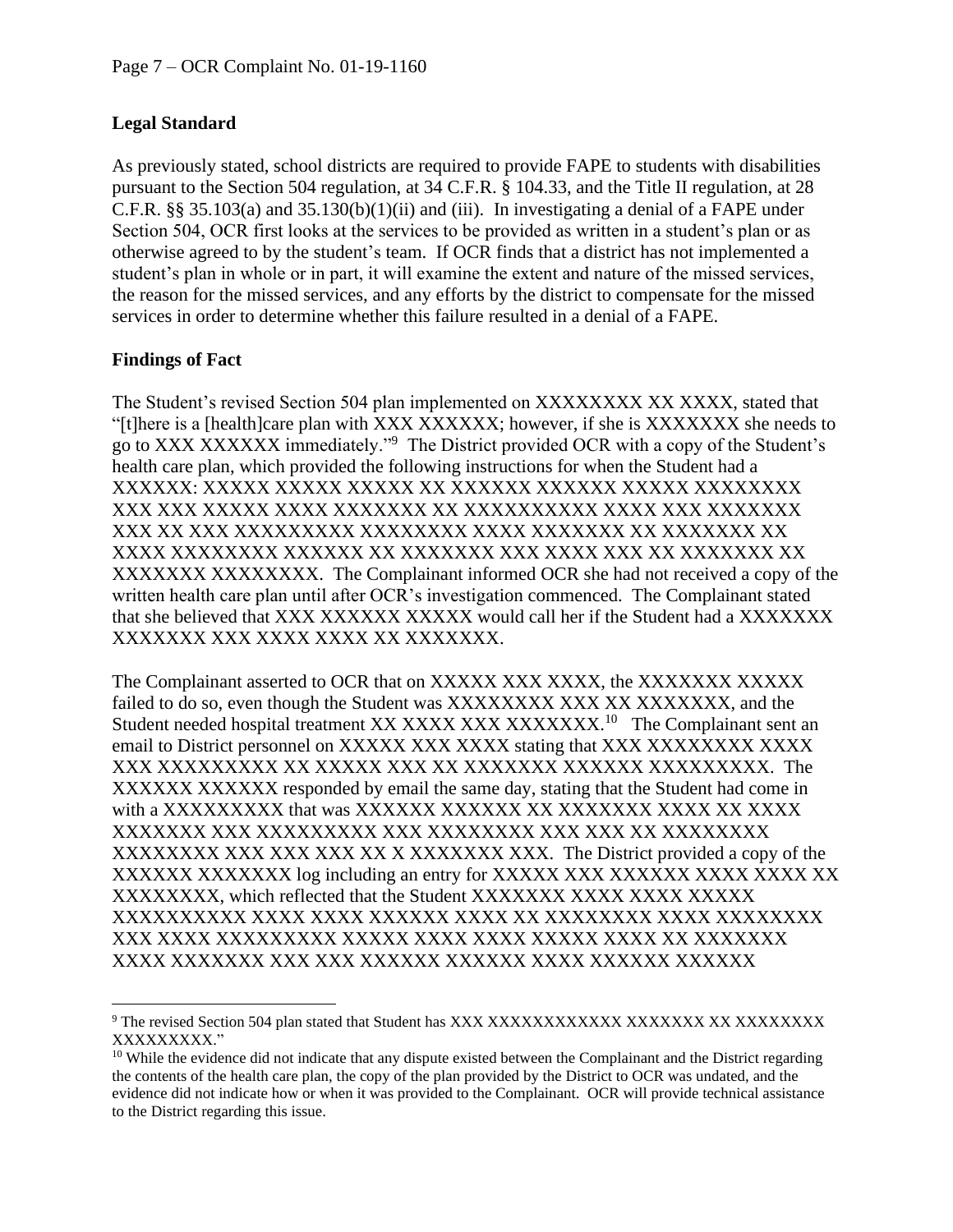## XXXXXXXX XX XX XXX XXXXX XX XXXX X XXXXX XXXXXXX. The log further stated that the XXXXX XXXXX "[c]alled [the Complainant] when XXXX XXXXXXXX XXXXXX XXXXXXXX XXXXX."<sup>11</sup>

The Complainant also asserted to OCR that the XXXXXX XXXXXX admitted she had not notified the Complainant of the Student's XXXXXXX sooner because she was busy with other students at the time. However, the evidence did not support the Complainant's assertion. Rather, the XXXXXX XXXXXX stated in her email of XXXXX XXXX XXXX, that the Student had also visited twice that day for XXXXXXXXXXXX, but "because of the volume of students I was helping when you came in to get [the Student], I did not get to tell you about her whole day, just the XXXXXXX part, which was foremost in my mind." The evidence did not otherwise indicate that the XXXXXX XXXXX had not contacted the Complainant earlier about the Student's XXXXXXXX because she was occupied with XXXXXXX other students.

On XXXXX XXX XXXX, the Complainant sent another email to District personnel stating that the Student was home from the hospital and that her XXXXXXX XXX XXXXXXXX XXXXXX XXX XXXXXXXX. The Complainant further stated that XXX XXXXXXX XXXX XXXXXXXXX XX XXX XXXX XXX XXXXXXXX XXX XXXX XXXXXXXXX XXXXXXX XXX XXXXXXXX XX XXXXXXXXX XXXXXXX XXX X XXX XXX XXXXXXX XXXXXX XXXXX XX XXXX XXXX XXXX XXXXXXXX. The Complainant subsequently sent an email to District personnel on XXXXX XXX XXXXXX, stating that the Student was XXXXXXX XX XXXXXXXXXX upon dismissal that day, and a XXXXX XXXXXXXXX XXX XXXX XX XXXXXXX XXX XXXXXXXX XXXXXXXXXX

## **Analysis**

OCR determined that the Student's health care plan, which was referenced by her Section 504 plan, required the District to contact the Complainant if the Student's XXXXXXXX XXXXXX XXXXXX XXXX XX XXXXXX. OCR determined that the evidence did not substantiate the Complainant's assertion that the XXXXXX XXXXX failed to contact her when the Student XXX X XXXXXXXX XXXXXXXX XXX XX XXXXXX XX XXXXX XXX XXXX. Specifically, the XXXXXX XXXXXXX log entry indicated that XXXX XXX XXXXXXX XX XX XXXXX, the Student experienced XXX XXXXX XXXXXX XXXXXXXX XXXXXXXXX XX XXXXX XXXXXXX XXXX XX XXXXXXX XXXX XX XXXXX XXXXXXXX XXXXXXX X XXXXXXX XXXXXXXXX XXXXXX, which prompted the XXXXXX XXXXX to contact the Complainant XXXX XX XXX XXX XXXXXXX XX XXX XXXXXX XXX. The XXXXX XXXXXXX email to the Complainant on XXXXXX XXX XXXXX, was consistent with the information recorded in her log. This information suggests that neither XXXXX XXXXXXXXX XXXXXX XXXXXX XXXX XX XXXXXX XXX XXXX XXX XXXXXXXX XXXXXXXXX XXX XXX XXXXXXXX, the XXXXXX XXXXXX contacted the Complainant as required by the Student's Section 504 plan.

<sup>11</sup> The XXXXX XXXXX was XXXXXXX XXXX XXX XXXXXXX XX XXX XXXXXX at the time of OCR's investigation, and she declined OCR's request for an interview.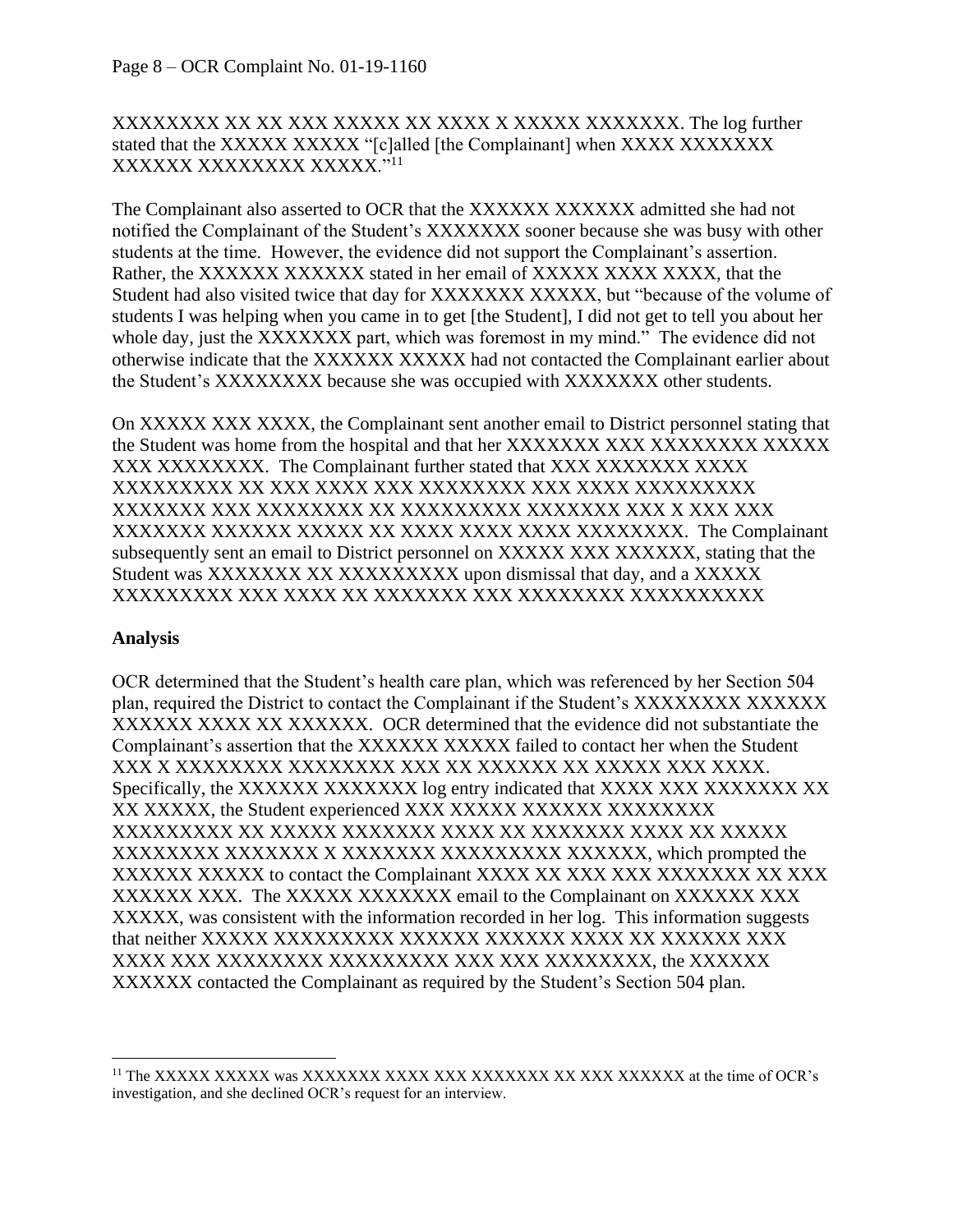OCR did not identify any other evidence suggesting that the District failed to comply with the provision in the Student's health care plan. In addition, OCR found no evidence to substantiate the Complainant's assertion that the XXXXXX XXXXX neglected to contact the Complainant regarding the Student's XXXXXXXXX because she was busy treating other students. Based on the above, OCR determined that the evidence did not substantiate that on XXXX XXX XXXX, the District failed to follow the provision in the Student's health care plan relating to her XXXXXXXXXXXXXXX. Accordingly, OCR determined that the preponderance of the evidence did not support a conclusion that the District denied the Student FAPE by failing to comply with her health care plan, as referenced by her Section 504 plan.

## **Conclusion**

With respect to Allegation 2, OCR determined that the evidence was insufficient to substantiate this allegation under Section 303(a) of OCR's *Case Processing Manual*.

With respect to Allegation 1, on May 27, 2021, the District voluntarily agreed to implement the enclosed Agreement under Section 302 of OCR's *Case Processing Manual*, which commits the District to take specific steps to address the identified areas of noncompliance. The Agreement entered into by the District is designed to resolve the issues of noncompliance. Under Section 304 of OCR's *Case Processing Manual*, a complaint will be considered resolved and the District deemed compliant when the District enters into an agreement that, fully performed, will remedy the identified areas of noncompliance. OCR will monitor closely the District's implementation of the Agreement to ensure that the commitments made are implemented timely and effectively. OCR may conduct additional visits and may request additional information if necessary to determine whether the District has fulfilled the terms of the Agreement. Once the District has satisfied the commitments under the Agreement, OCR will close the case. As stated in the Agreement entered into the by the District on May 27, 2021, if the District fails to implement the Agreement, OCR may initiate administrative enforcement or judicial proceedings to enforce the specific terms and obligations of the Agreement. Before initiating administrative enforcement (34 C.F.R. §§ 100.9, 100.10) or judicial proceedings, including to enforce the Agreement, OCR shall give the District written notice of the alleged breach and sixty (60) calendar days to cure the alleged breach.

This concludes OCR's investigation of the complaint. This letter should not be interpreted to address the District's compliance with any other regulatory provision or to address any issues other than those addressed in this letter. This letter sets forth OCR's determination in an individual OCR case. This letter is not a formal statement of OCR policy and should not be relied upon, cited, or construed as such. OCR's formal policy statements are approved by a duly authorized OCR official and made available to the public. OCR would like to make you aware that individuals who file complaints with OCR may have the right to file a private suit in federal court whether or not OCR finds a violation.

The complainant has a right to appeal OCR's determination regarding Allegation 2 within 60 calendar days of the date indicated on this letter. In the appeal, the complainant must explain why the factual information described here was incomplete or incorrect, the legal analysis was incorrect or the appropriate legal standard was not applied, and how correction of any error(s)